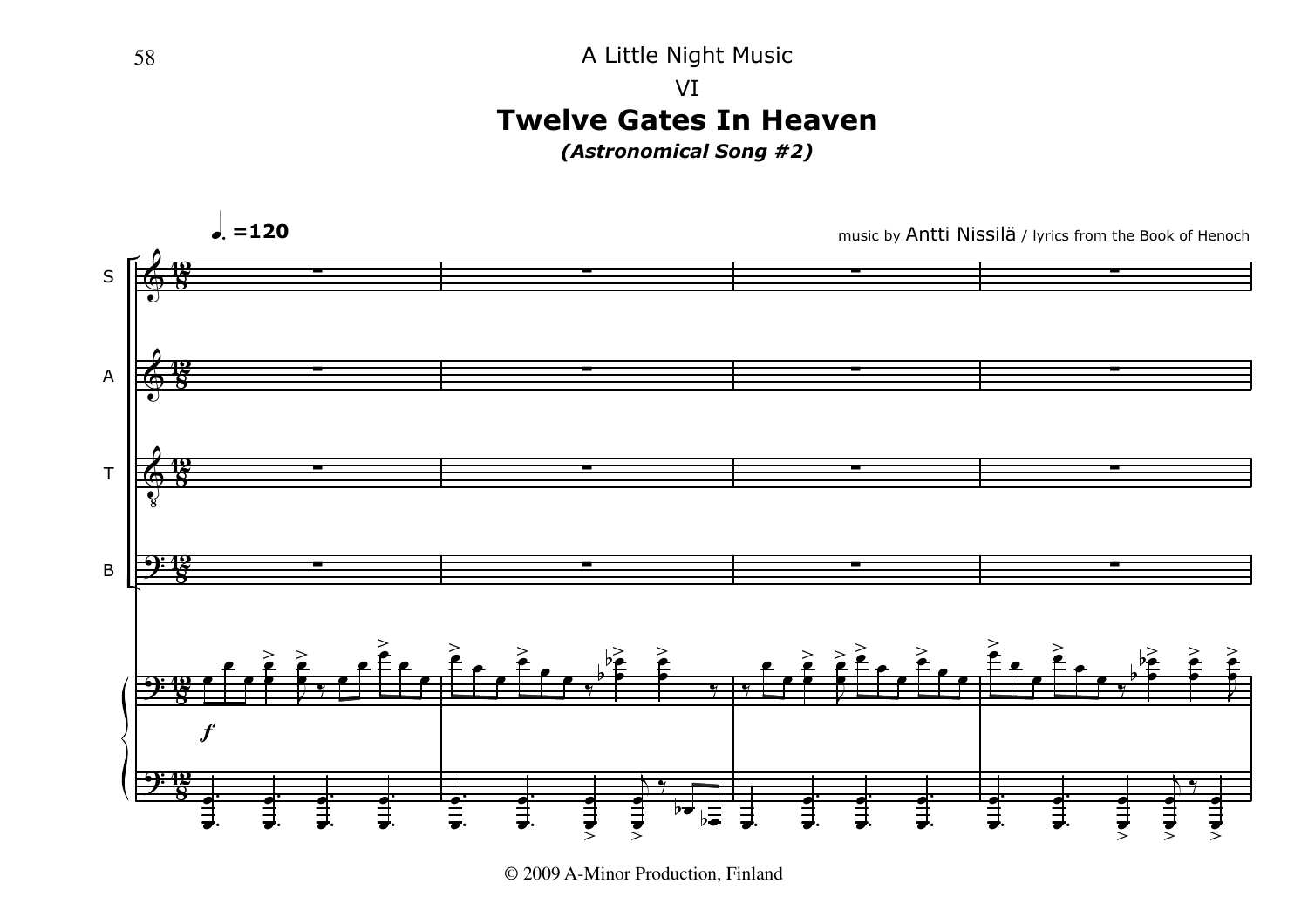## A. Nissilä: A Little Night Music "Twelve Gates In Heaven"

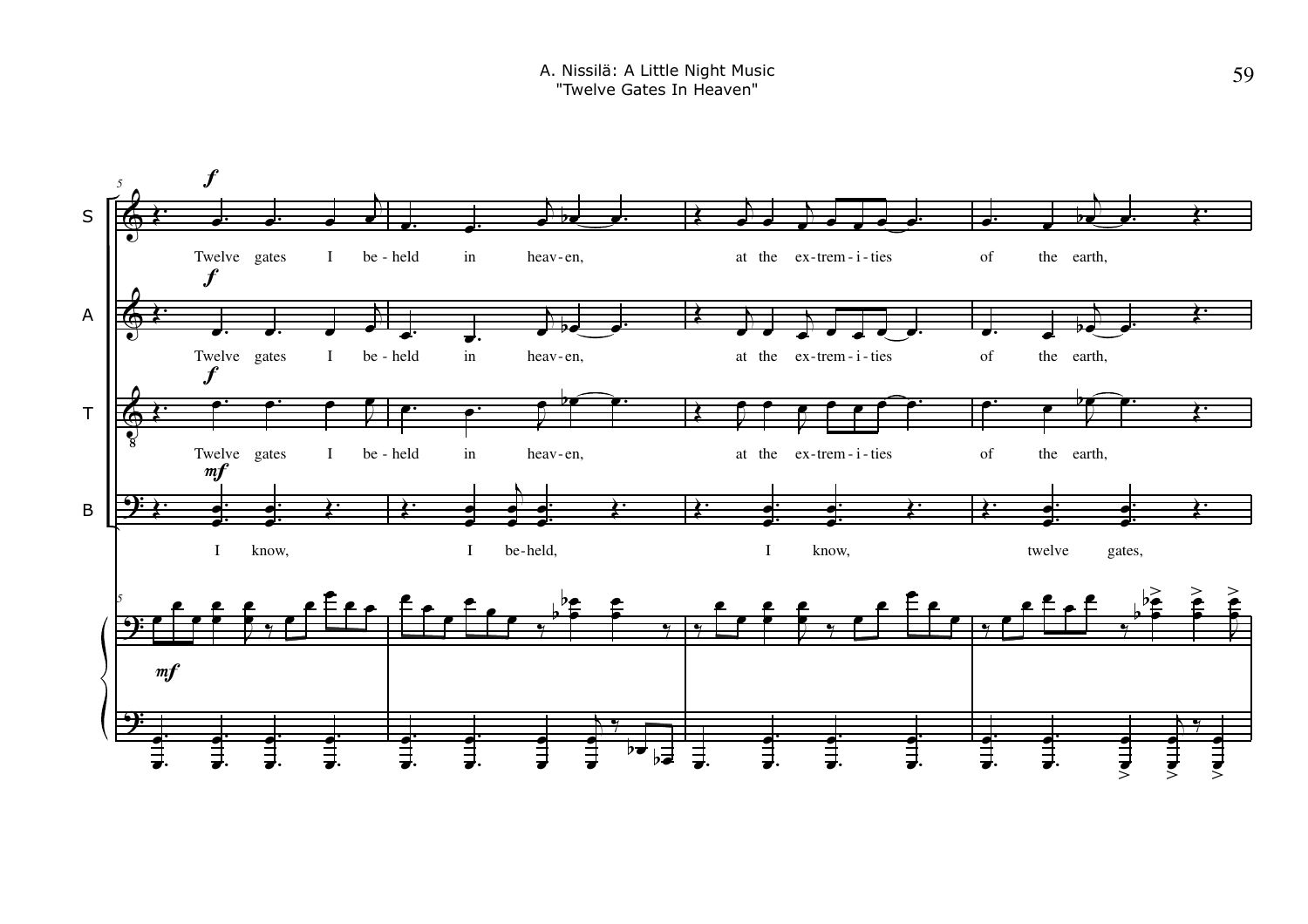

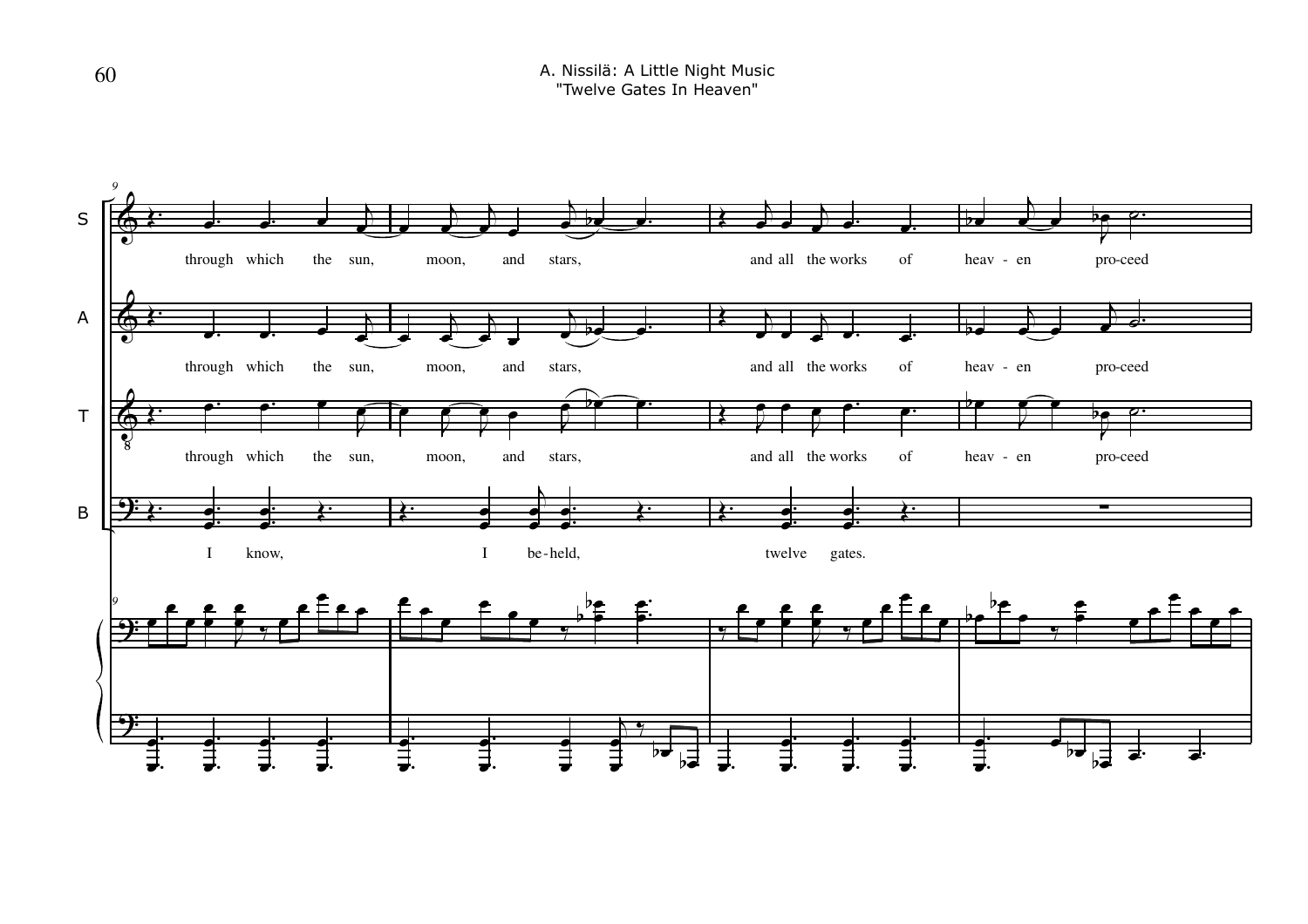## A. Nissilä: A Little Night Music "Twelve Gates In Heaven"

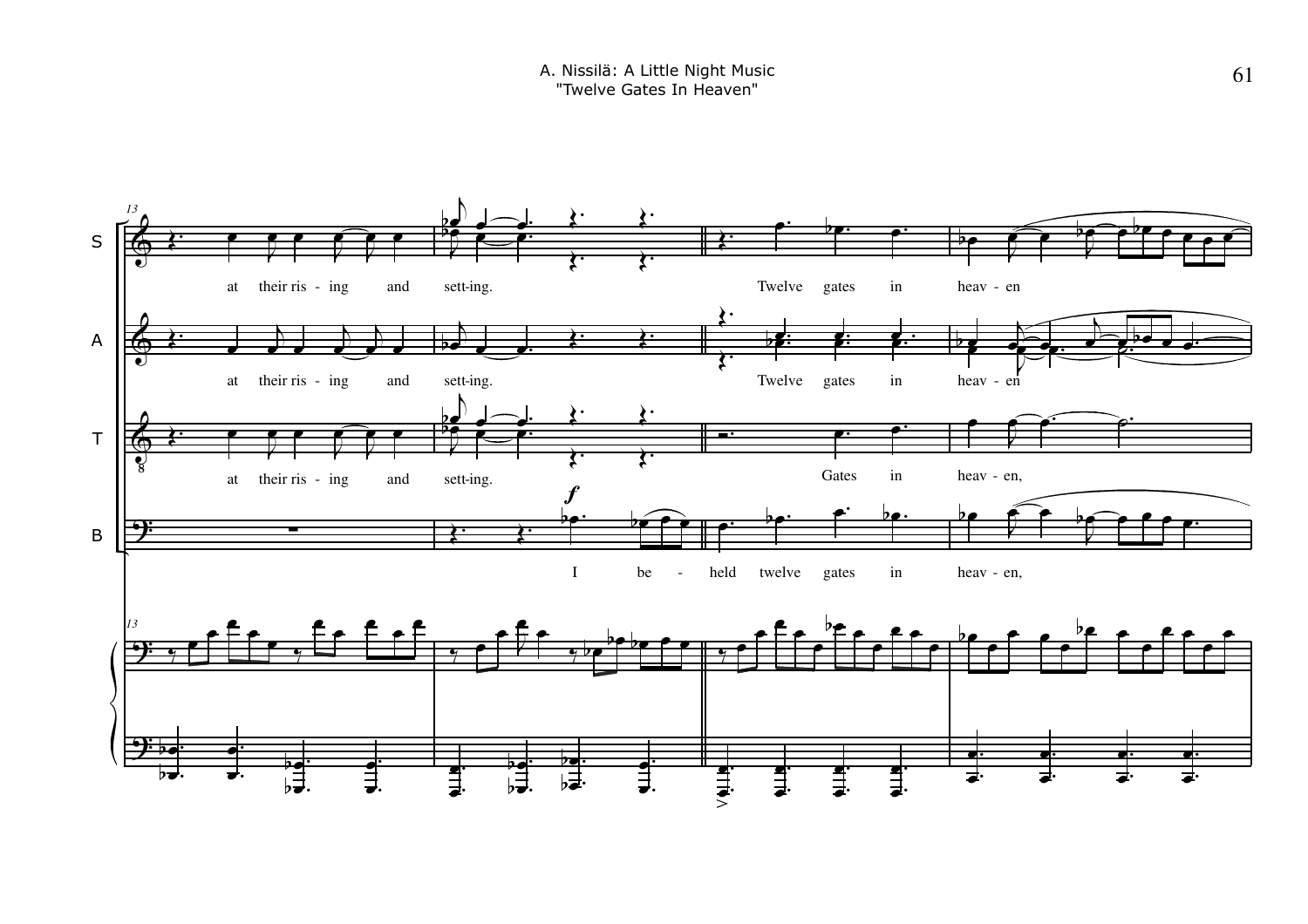

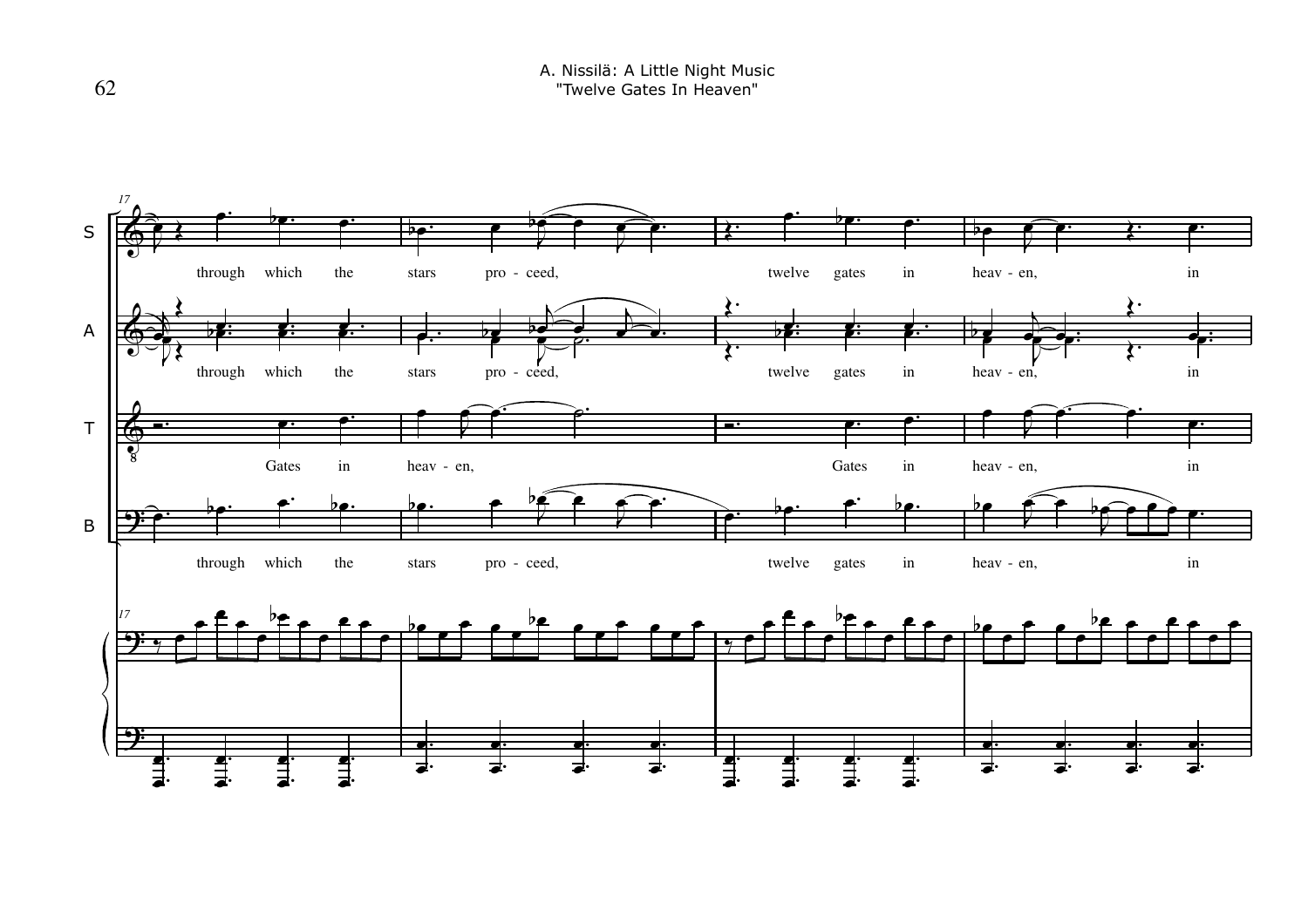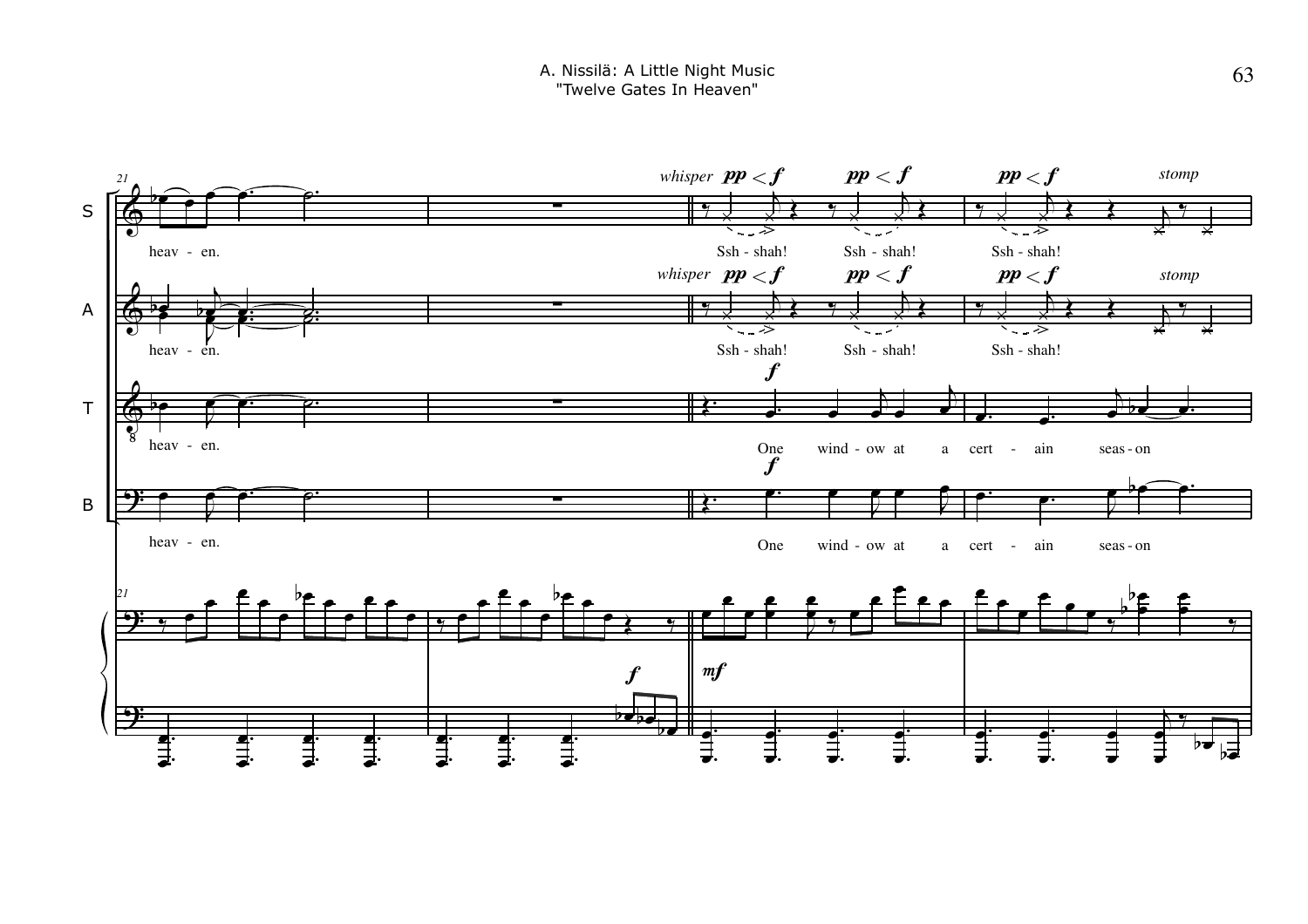## $4\,$ . Nissilä: A Little Night Music "Twelve Gates In Heaven"

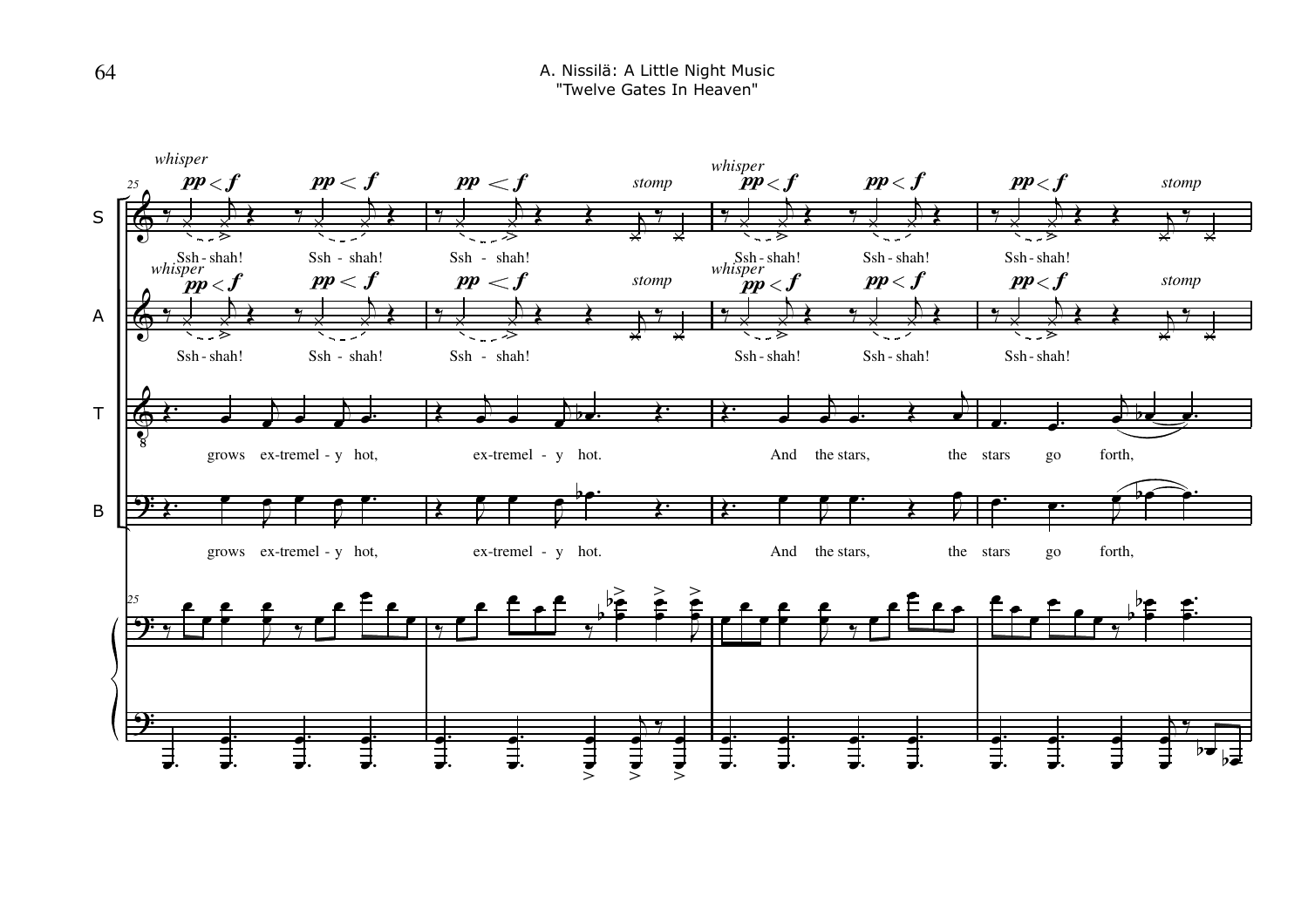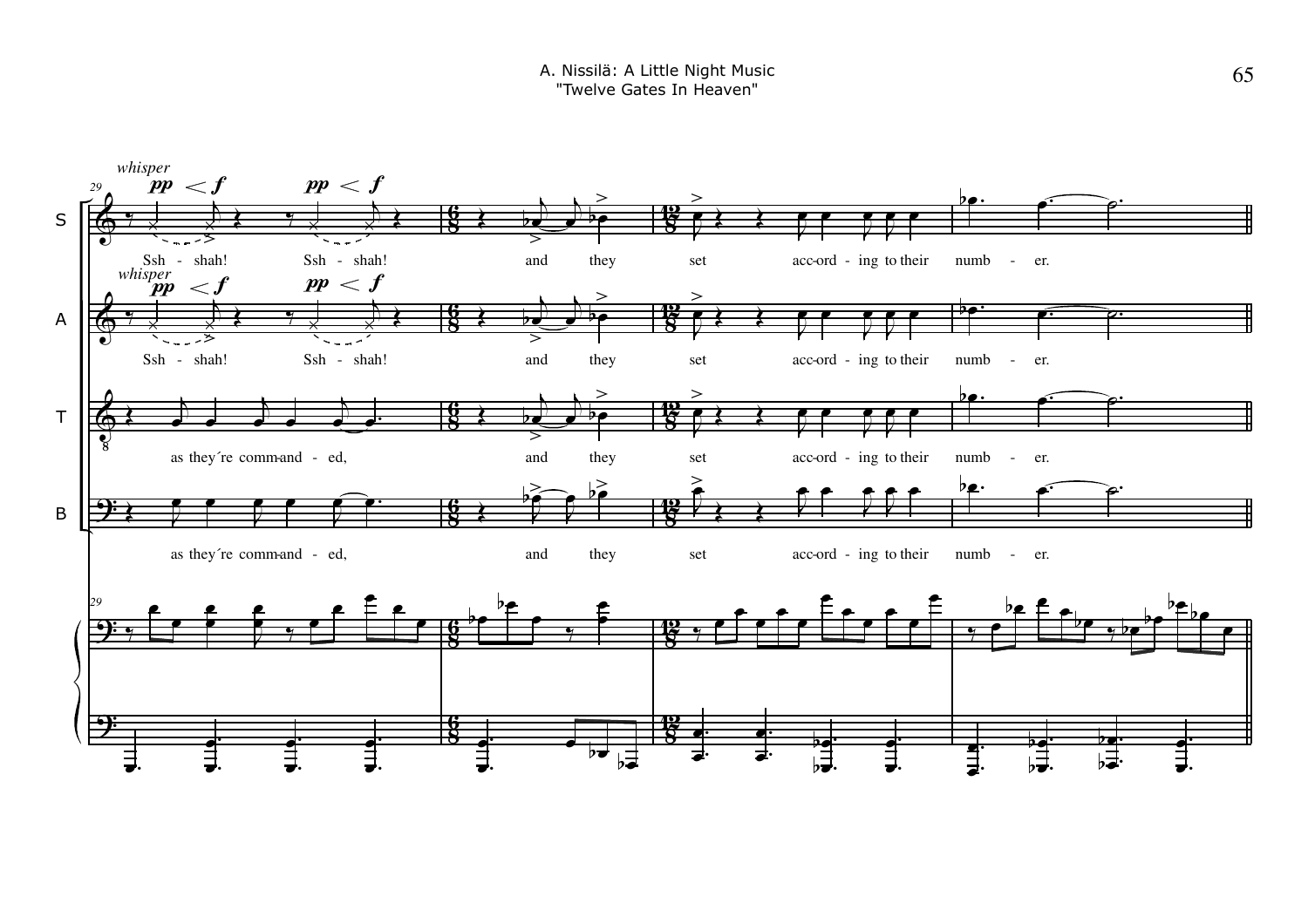

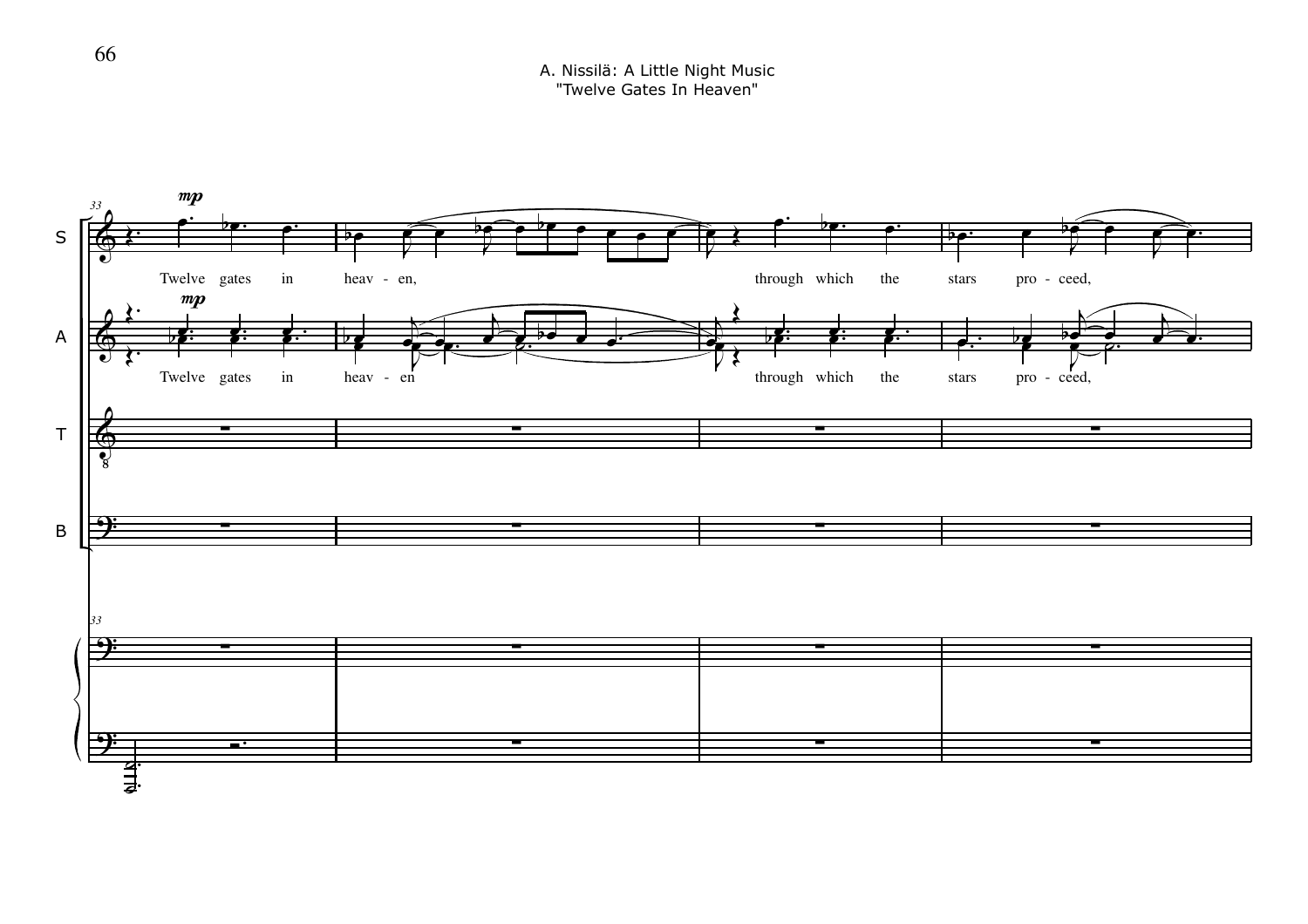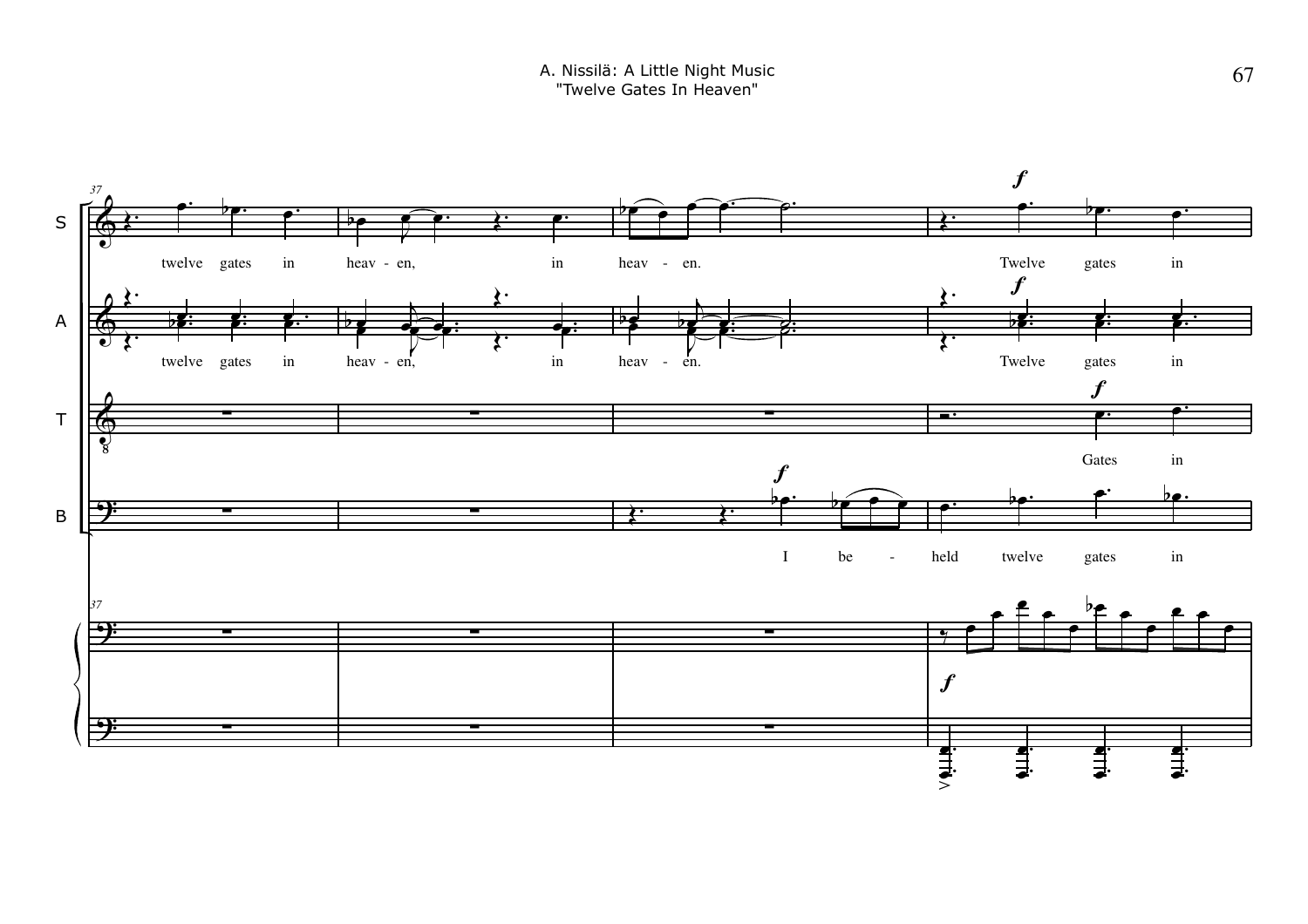## A. Nissilä: A Little Night Music "Twelve Gates In Heaven"